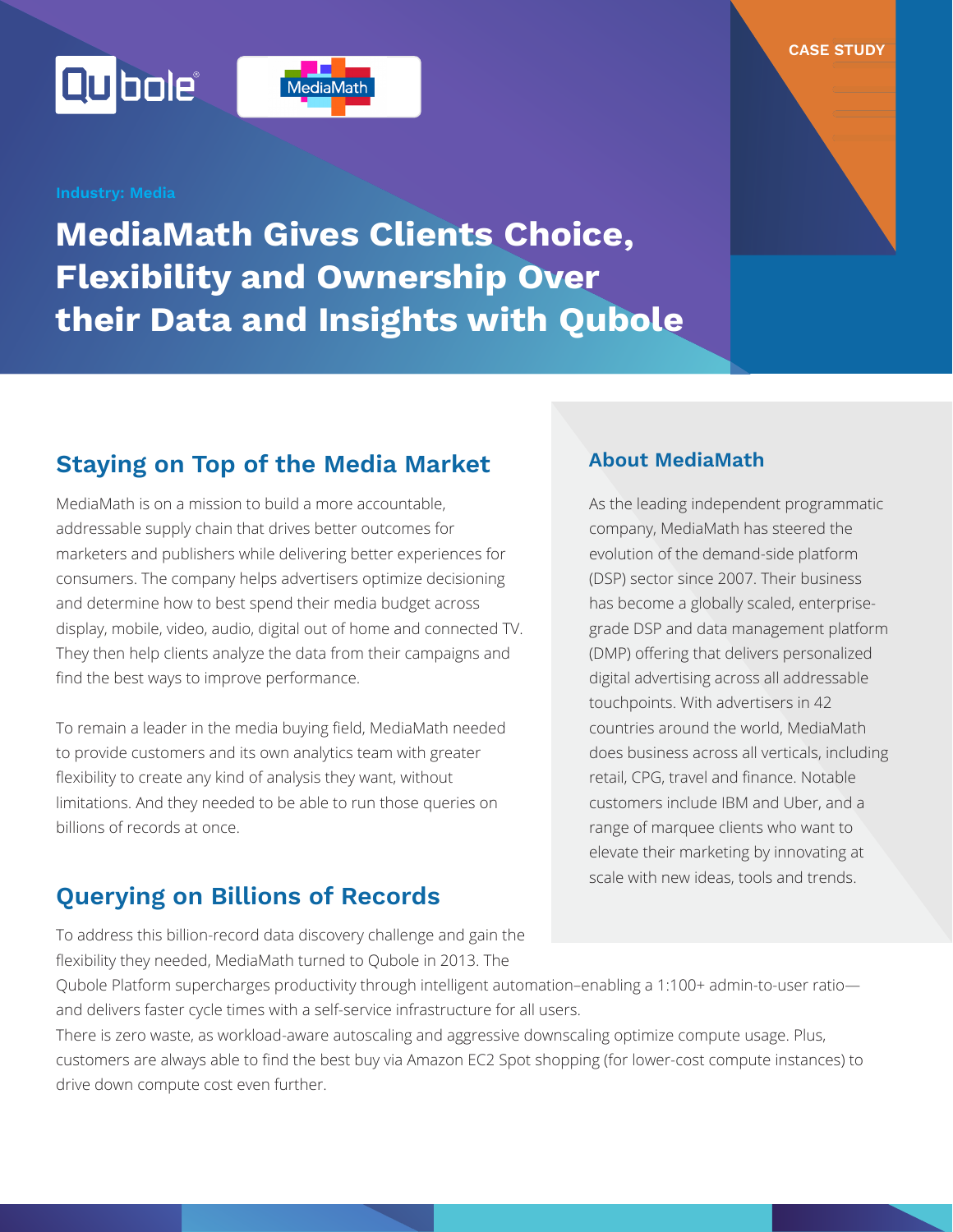# Qubole

"A full year of data for our larger clients is in the billions of rows of records," says Mike Rancourt, Senior Product Manager of DMP at MediaMath. "We have three major tables which hold differing but allimportant data sets that users compare in their analyses. For a large client, some of those tables may contain two to three billion records. It's a massive amount of data."

MediaMath's first use of Qubole was internal. Their analytics team used it to understand their clients' audiences and the impact MediaMath's platform was having on client campaign performance. But soon they began using Qubole to power the self-service analytics products they were making available to clients. Today, MediaMath continues to expand its use of Qubole, putting its power, flexibility and ease of use at the disposal of its customers.

*S There was obvious demand for answers to questions that the data would offer, and Qubole provided us a tremendous answers to questions that the data would offer, and Qubole provided us a tremendous amount of flexibility in seeking those answers.*

> **John Slocum** Vice President, Data Management Platform, MediaMath

# **Helping Clients Optimize Media Spend**

One of the ways in which clients can optimize their media budget more intelligently using Qubole is via a data product called Enriched Identity, which extends and augments clients' first-party audiences. This lets advertisers enrich their user data and model new audiences before pushing them to the MediaMath DSP for targeting.

MediaMath developed its own DMP within its existing DSP, so the integration is truly seamless, enabling zero data loss and latency for advertisers interested in performance. "With Enriched Identity and Qubole supporting DMP analytics, we can model custom audiences to target on and off of our TerminalOne DSP, driving media performance in any relevant channel," Rancourt says.

Another MediaMath offering that helps clients optimize their spend is Back Test Analysis. This supports performant audience discovery without actually targeting or testing specific segments. It takes data clients have served previously or are currently serving, finds the conversion activity of those impressions, overlaps it with MediaMath segmentation taxonomy and determines which segments those converters most likely fall under. It finds actual CPAs—cost per acquisition—of the users in that segment. Qubole enables this through highly efficient simulation and scenario testing, which saves not only costs but time.

"With Qubole, Back Test Analysis allows us to overlap campaign and audience segment data to calculate performance by segment in sample populations. This highlights the segments advertisers should (and should not) be targeting...without actually targeting the segments being tested," Rancourt says. "So, advertisers can very easily determine which segments they should target without ever having to spend precious media dollars to test them."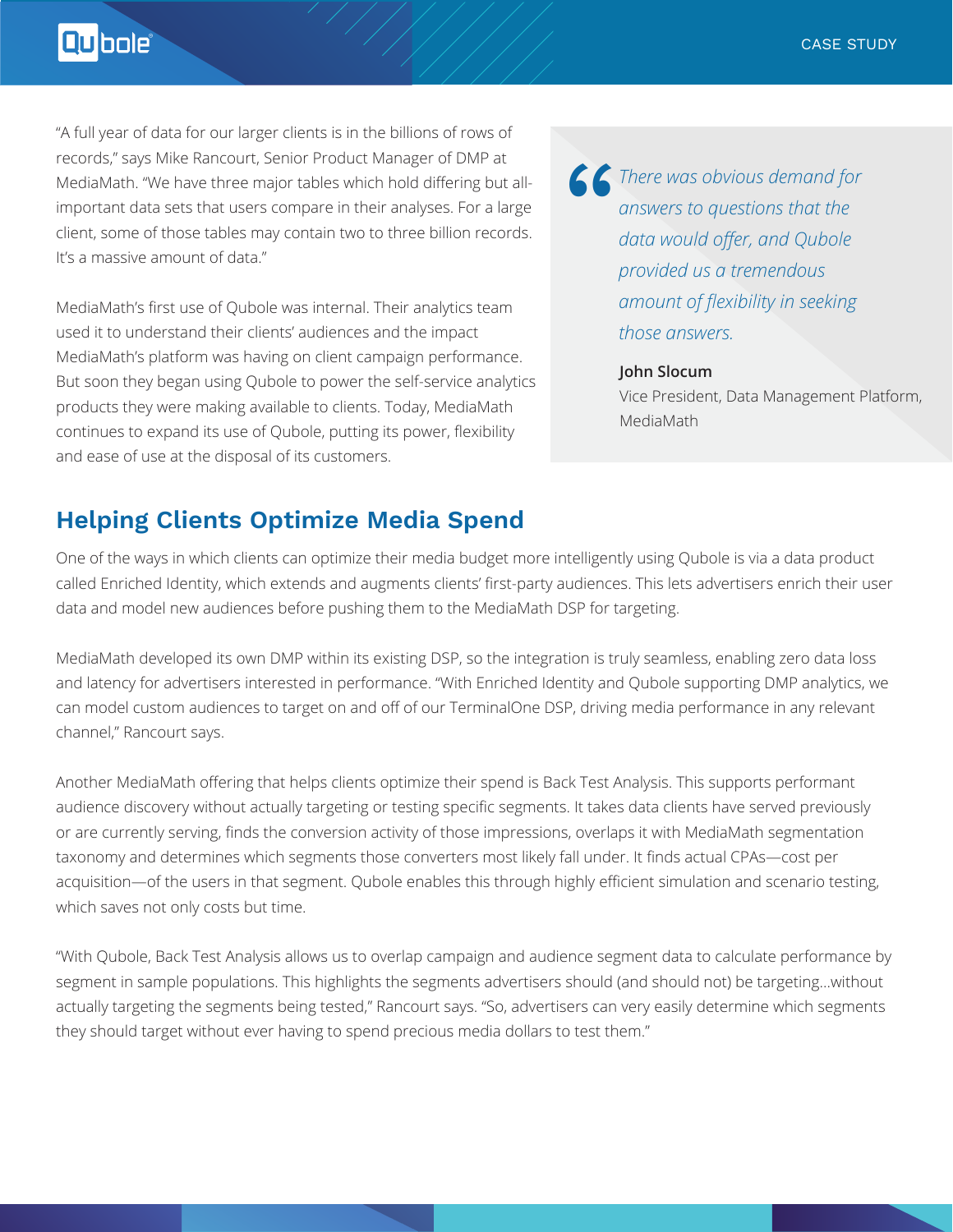# **Optimizing the Client's Target Audience**

To use MediaMath's Enriched Identity, Back Test Analysis and other products that let them buy media more intelligently, clients need a target audience. Ideally, they'd like to have a list of prospects with traits that indicate a high likelihood of conversion.

That's where MediaMath's Audience Creation product comes in.

With Audience Creation, users don't have to determine the traits of a high-propensity audience through testing. Instead, their analysts can use Qubole to query their audience data and find an audience they know has a high propensity to convert. Then, through MediaMath's Audience Creation template, they can send the output of that analysis—a list of MediaMath user IDs—directly to T1 for targeting.

"Not only is this a time-saver but, more importantly, it's more accurate. It's more effective targeting," Rancourt says. "You're making inferences and using those inferences to tweak your target in T1. You're able to target the exact audience you want."

### **Giving Advertisers More Choice**

MediaMath offers clients a choice of how they can work with their data. They have the option of integrating their data with their own infrastructure via API if that's what they require, or they can query it through Qubole.

"We make clients aware of this API any time we talk to them. But more often than not, they choose to use Qubole," says John Slocum, MediaMath's VP of DMP. "Most prefer the packaging, ease of use and support they'll have in Qubole, rather than supporting a homegrown solution they need to manage and maintain."

K<sup>We see ease of use—ease of access to data—as being on the drivers to success with the data platform.</sup> *access to data—as being one of the drivers to success with this data platform.*

> **John Slocum** Vice President, Data Management Platform, MediaMath

# **Leveraging Qubole for the Future**

Slocum and Rancourt say they are continually improving upon and expanding the ways in which they use Qubole.

"A few years back, the only people utilizing Qubole for us were data scientists and heavy analysts," Rancourt says. "As we evolved, more and more users and different groups started using it. We see a good opportunity out in the marketplace, as well as internally, to utilize more of Qubole's tools, like the dashboard and notebook functionalities. Anything that would allow us to put this tool into the hands of a larger set of users—not just our heavy technical users—is something that will be very important for MediaMath over the next couple of years."